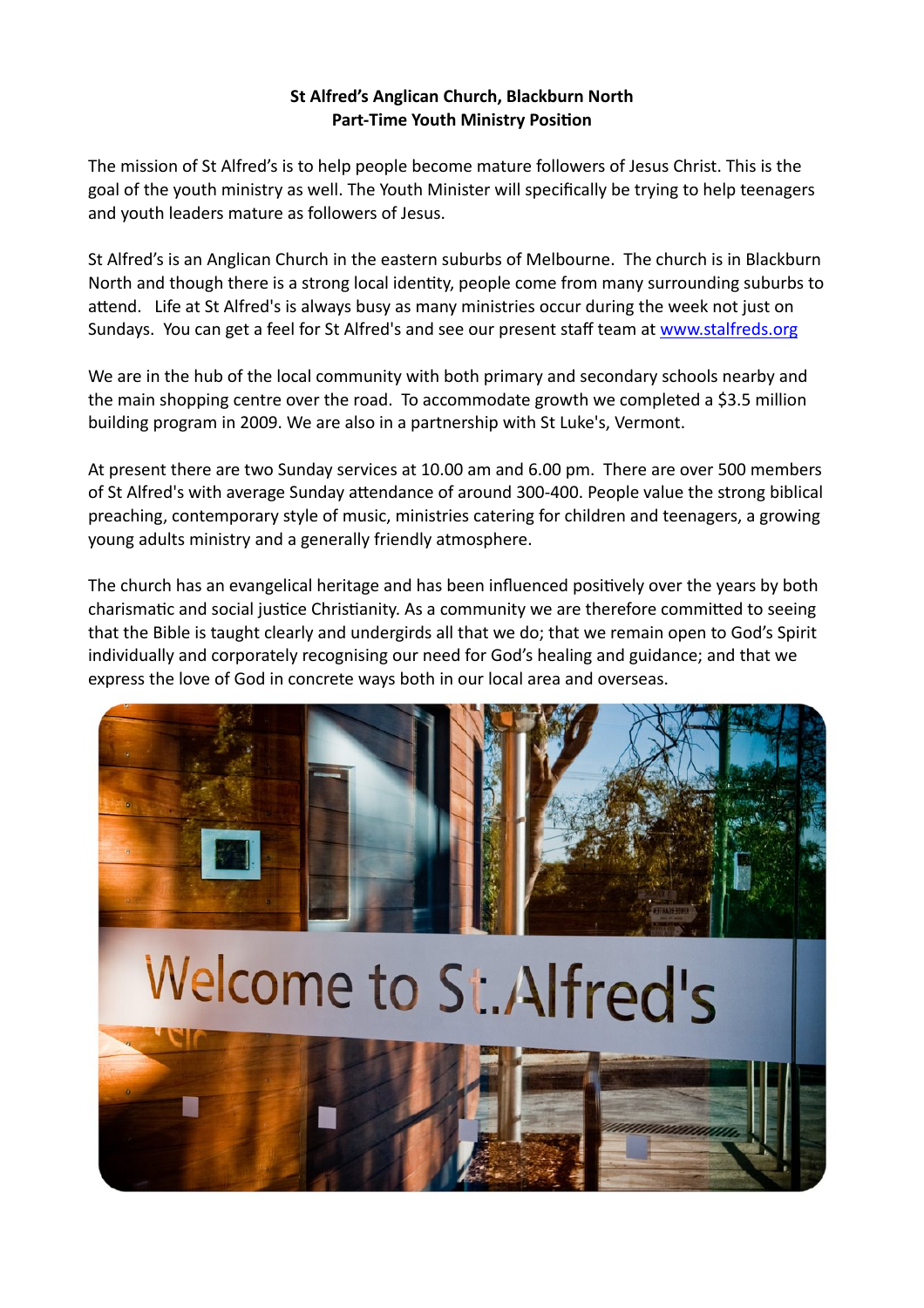## **St Alfred's Anglican Church Youth Ministry Job Description**

## **Character**

Over the years we have come to the conclusion that the first requirement of any staff member is that they have the right character.

This person will be:

- Someone who knows Jesus Christ as their Lord and Saviour;
- With a genuine prayer life;
- Seeking to honour God in all they do.
- Someone who sees Christian ministry as a vocation, something God is "calling" them into, not simply a job.
- Able to maintain the strictest confidentiality;
- Able to respond compassionately and intelligently to those in need;
- Someone who maintains the highest level of propriety and integrity in the areas of sexual and financial matters:
- Someone who supports the rest of the staff team
- and protects the reputation of the church by not doing anything to bring disrepute on the gospel or the church;
- Someone who can receive feedback and who sees this as assistance to growth;
- Someone who is willing to learn and will actively pursue appropriate professional development;
- Someone committed to getting counsel or healing in areas of personal struggle.

St Alfred's abides by "Faithfulness in Service." This is a nation-wide code in the Anglican Church which explains the appropriate standards of behaviour and practices of pastoral ministry for all church workers (available from the St Alfred's office or Diocesan web site).

## **Competency**

Key Task: oversee youth ministry at St Alfred's

This person will be able to:

- inspire teenagers to be disciples of Jesus
- lead Friday night Pulse program and Sunday morning StAKs On program
	- $\circ$  this will involve planning, providing resources, recruiting and training volunteers, hands-on leadership, managing discipline issues, keeping records etc
	- $\circ$  in regard to StAKs On, it will involve cooperation with the children's ministry staff and leaders
	- o Growth Groups for teens
- oversee volunteer youth leadership team
	- $\circ$  regular meetings; weekend away; recruiting, training, pastoring, discipling
- teach the Bible to teenagers in age-appropriate ways
	- o also be able to source or create appropriate study material
	- $\circ$  preaching/teaching responsibilities on Fri nights or in other contexts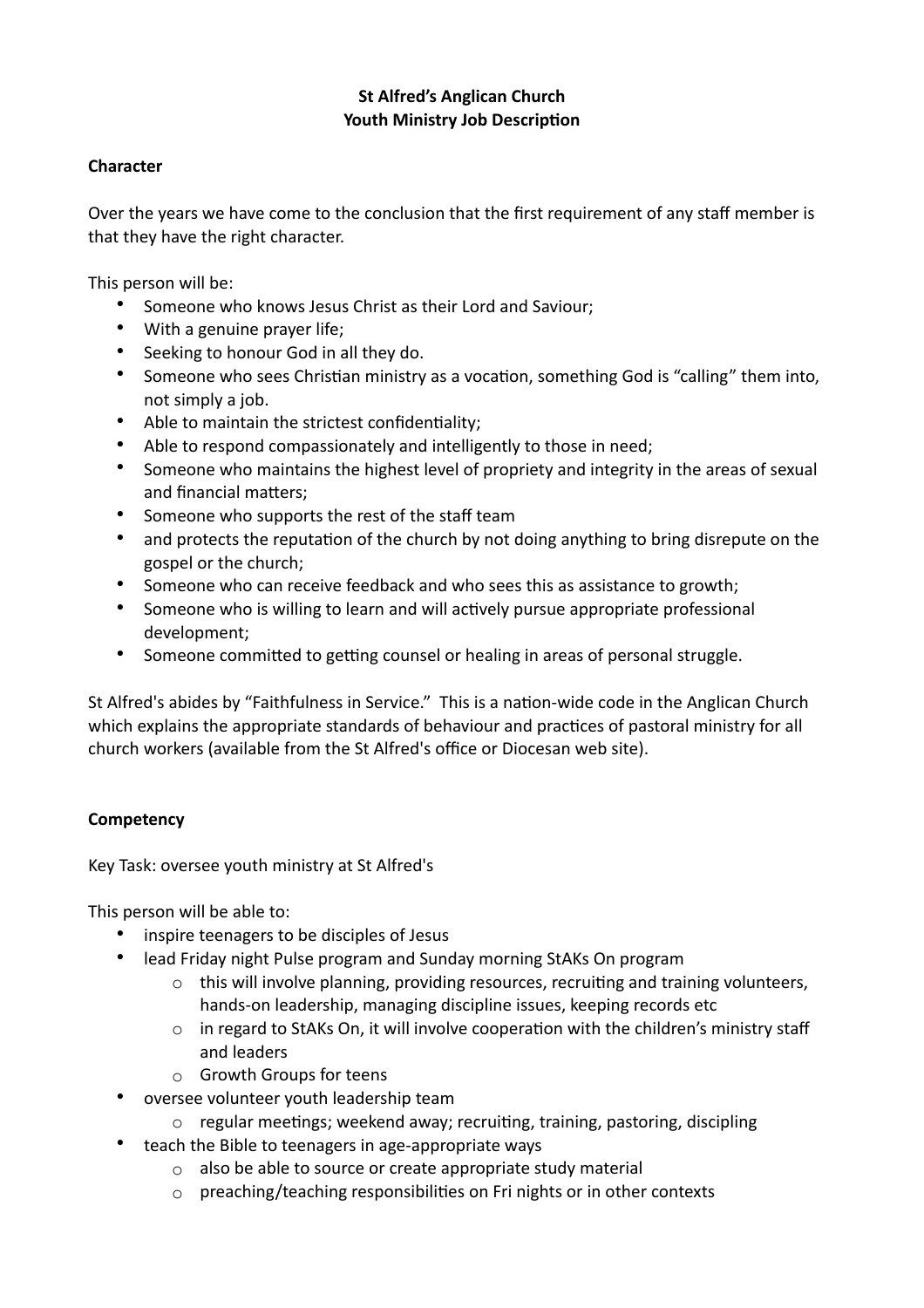- communicate ideas and plans through a variety of media: web site, weekly bulletin, advertising, in person, social media
	- $\circ$  key stakeholders include teenagers, parents, staff and the wider church
	- $\circ$  in a complex church communication is vital
- organize a youth camp
- be computer literate and aware of reliable web sites for youth resources
- oversee the storage of all youth ministry equipment
- manage own time and diary

A key aim for all staff members is team leadership. St Alfred's needs staff members who can lead others, train, encourage, inspire, think ahead, and build team culture that achieves common goals. Youth ministry relies heavily on volunteers so it is important that they are equipped, trained, valued and given pastoral support.

This person will have professional training and experience in either

- youth ministry or
- Christian ministry

This person will have or be able to get

- a Clearance for Ministry
- a Working With Children Check
- appropriate Police clearance
- in due course this person will be licensed as an Authorised Stipendiary Lay Minister (ASLM) by the Archbishop of Melbourne

## **Chemistry**

This person will be:

- Able to work under the leadership of the Senior Minister as part of a highly competent staff team
- Able to work cooperatively with other staff members, especially as we aim to build strong inter-generational links
- Able to work with teams of volunteers
- Committed to the vision of St Alfred's that is, committed to the ministry goals of the entire church not just to youth ministry
- Willing to seek resolution and reconciliation if and when disputes arise.

#### **Accountability and Communication**

The Youth Minister is accountable to the Associate Minister.

Supervisory meetings will be arranged as required.

Attendance at staff meetings is important. These are normally held on Mondays starting at 10.30 a.m.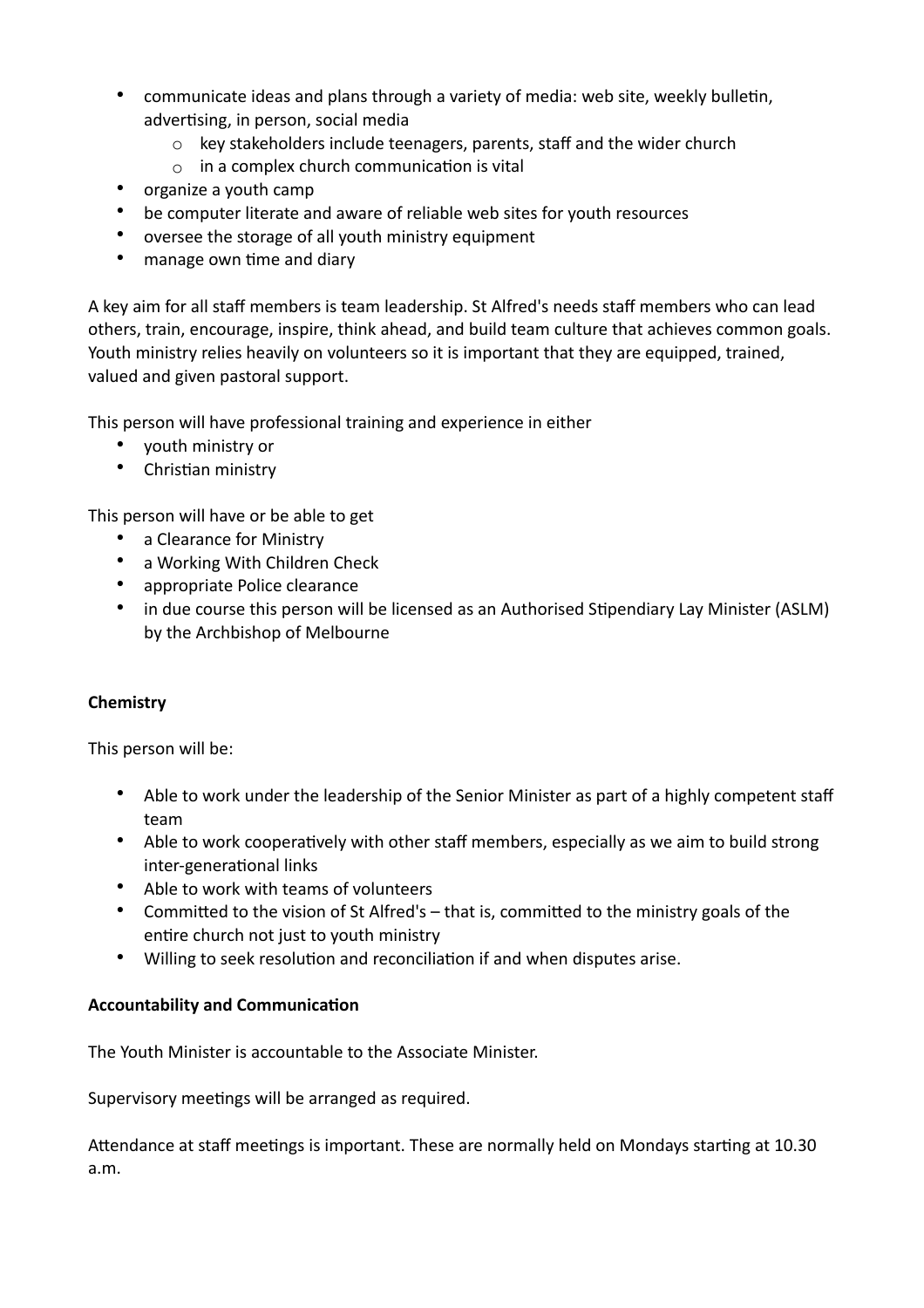The Youth Minister will be supported in the role by the Senior Minister and other staff, the Wardens, Parish Council and many volunteer leaders. Although the role may look overwhelming it is a collaborative ministry.

## **Terms**

This is a 25 hour per week position (open to negotiation).

The stipend is according to Stipend Determination #34 at the "Lay Minister" rate for an Authorised Stipendiary Lay Minister. This rate may vary depending on the person's experience or lack of and will be determined by the Churchwardens.

# **Other**

Statutory Superannuation as required by law.

Potential to salary sacrifice up to 30% of package and use of corporate credit card

Travel costs for ministry purposes can be reimbursed (this does not include travel from home to work).

The actual days of work are flexible.

Annual Leave is the equivalent of 4 weeks per annum (ie you would normally be available to work 48 Sundays in the year). Annual leave is arranged by making a written request to the Senior Minister. Other leave is according to Work Choices legislation.

The church facilities will be available for use of phone, internet, photocopying and holding meetings. The Youth Minister will have use of a shared office space.

Professional Development. The Senior Minister has a small amount to assist staff to attend conferences. Extended courses of study (eg a degree or diploma) will have to be funded by the staff member who may be able to get Fee-Help.

There will be a three month probationary period with a review. After that there will be an annual review. It is envisaged that the position will be for at least two years in the first instance.